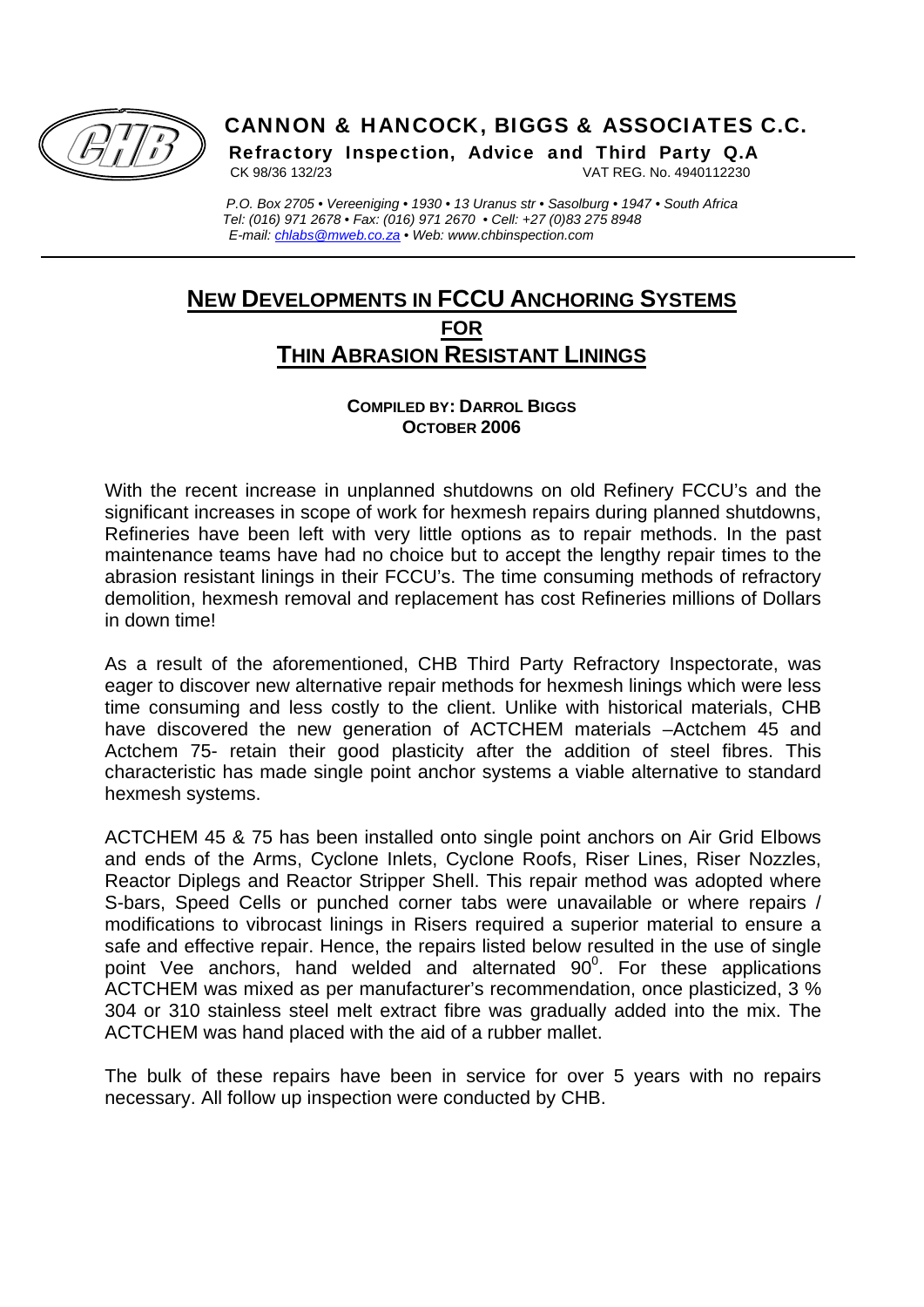### **REGENERATOR CYCLONES**

Extensive unplanned repairs to 12 Regenerator Cyclones resulted in an opportunity to use the single point anchor system with ACTCHEM. The radical approach was adopted due to major time constraints, lack of experienced boiler makers for fitting hexmesh as well as insufficient hexmesh, s-bars and punched corner tabs. To further save on repair time the refractory was chipped out and the existing worn hexmesh was left in-situ. Single point Vee anchors, 6mm diameter, 25mm long, 310 s/s, were welded into each hex cell, see fig 01&2.

Although the repairs were undertaken as temporary while the client ordered new Cyclones, CHB were confident that we would achieve a sound homogeneous lining with sufficient anchorage to attain the maximum run duration. The repairs out performed all expectations and lasted the require 4 year cycle to the next shutdown. This saved the refinery millions of Dollars by avoiding un-necessary down time for further patch repairs.

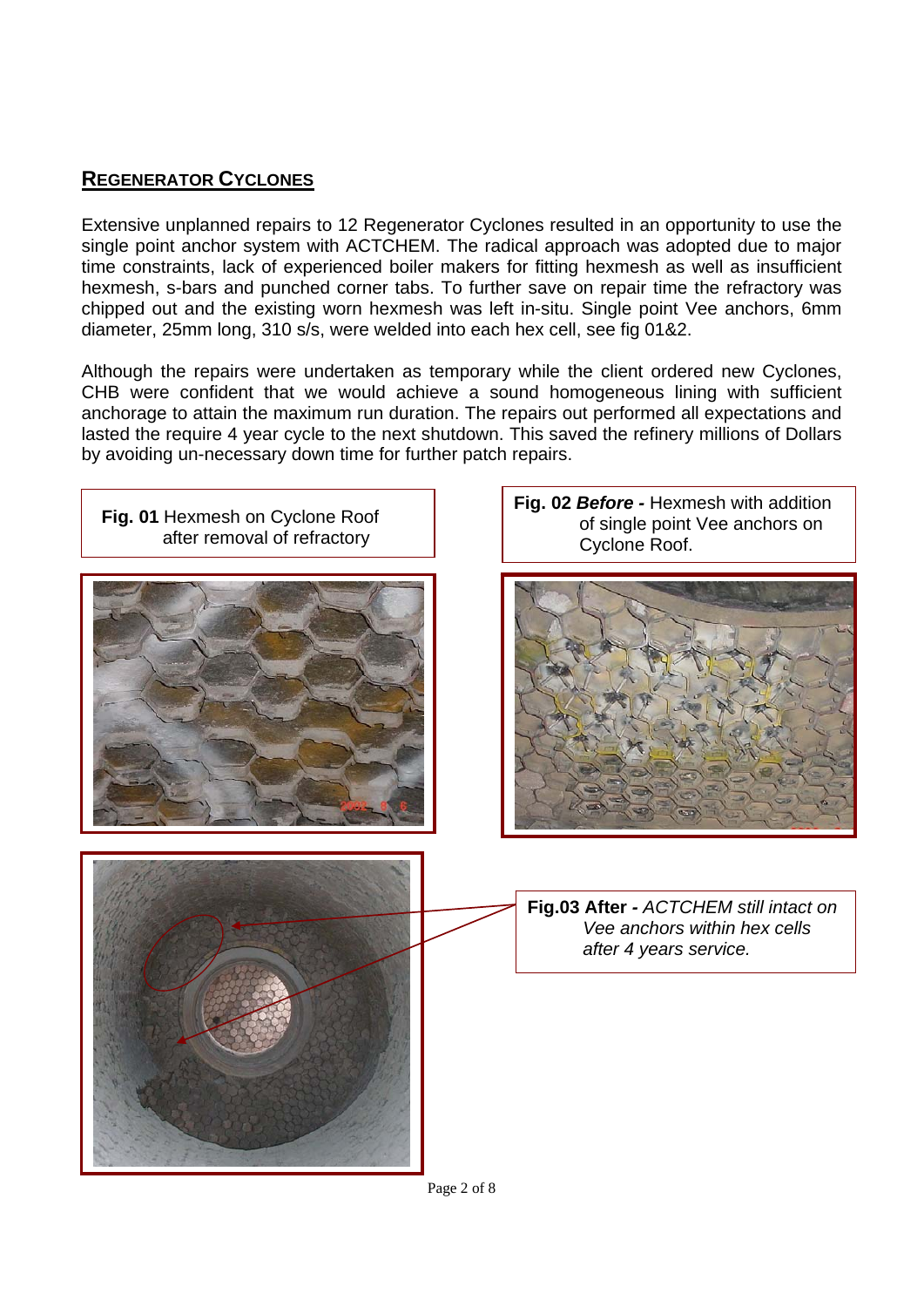**Fig. 04** Corner repair area to cyclone inlet after refractory application onto single point anchors

### **CYCLONES WERE INSPECTED AFTER 4 YEARS SERVICE WITH NO SIGNS OF WEAR OR ANCHOR FAILURE.**



## **FCCU – Riser Line**

In a modification to an existing steam nozzle in the J-bend of a Riser line, the client opted for the repair to the traditional 100mm thick vibro-cast lining with ACTCHEM 75 (hand pack) with the addition of 3%, 310 s/s fibre. Technically the ACTCHEM 75 had superior properties to the surrounding vibro-cast lining and together with the ease of installing a plasticized material CHB was confident of a sound repair in an otherwise high risk area. The ACTCHEM 75 was hand packed onto 5.5 mm diameter, 304 s/s, wavy Vee, anchors, 100mm length.



#### **Fig. 05**

Additional anchors were welded in after this photo at the lip of the nozzle inlet. A 2mm ceramic fibre paper was wrapped around the nozzle before hand packing the ACTCHEM 75 with steel fibre around the nozzle.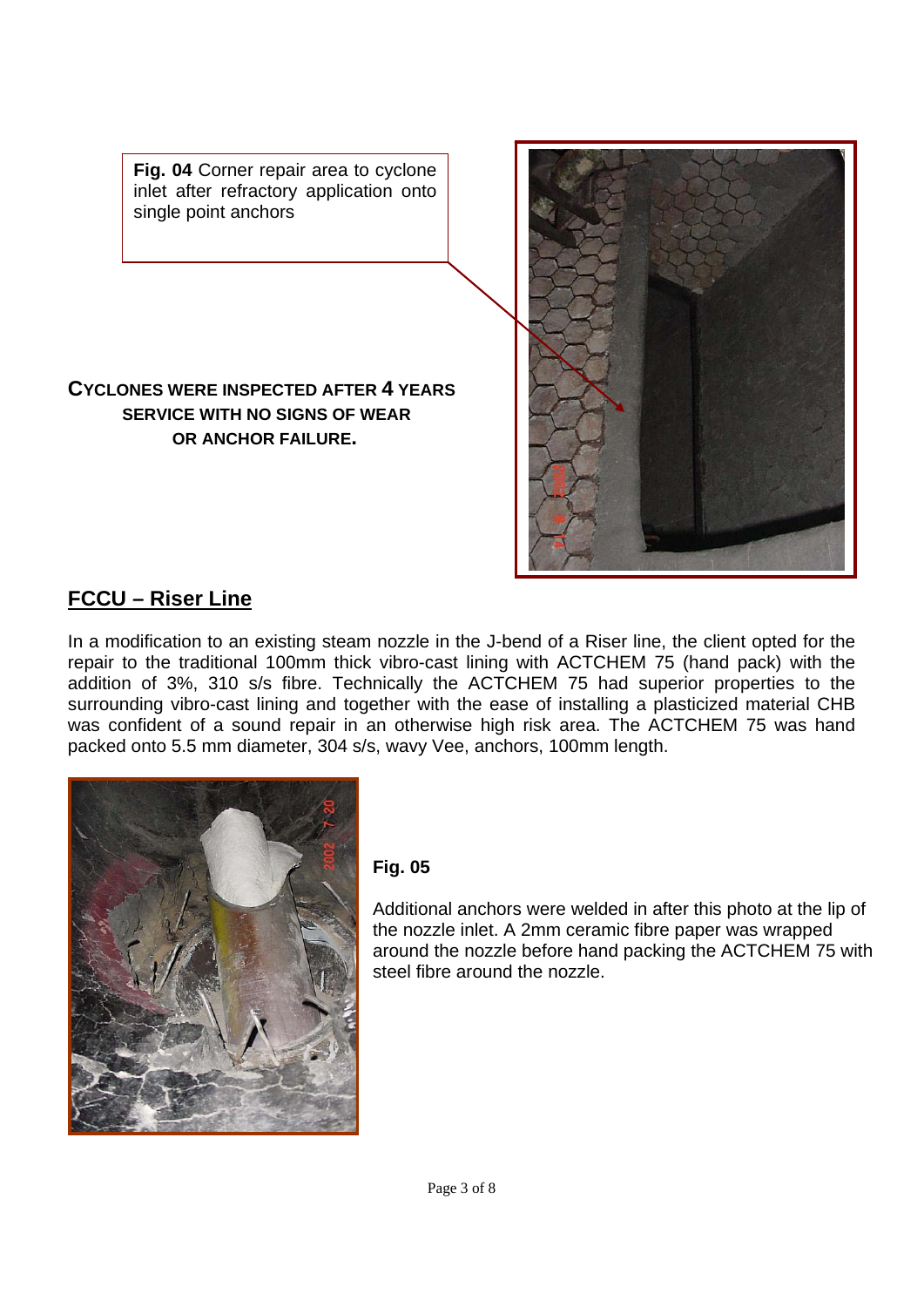

**Fig. 06 Post Dry-Out Photograph** 

**Repair has been in service for 8 years with no signs of abrasion or spalling.** 

## **AIR GRIDS**

The same repairs have been conducted on Air Grids Arms and Elbows



**Fig. 07 - S-bar weld failure on Air Grid Arms** 



**Fig. 08 ACTCHEM 75 + 3% s/s fibre on Air Grid Elbow**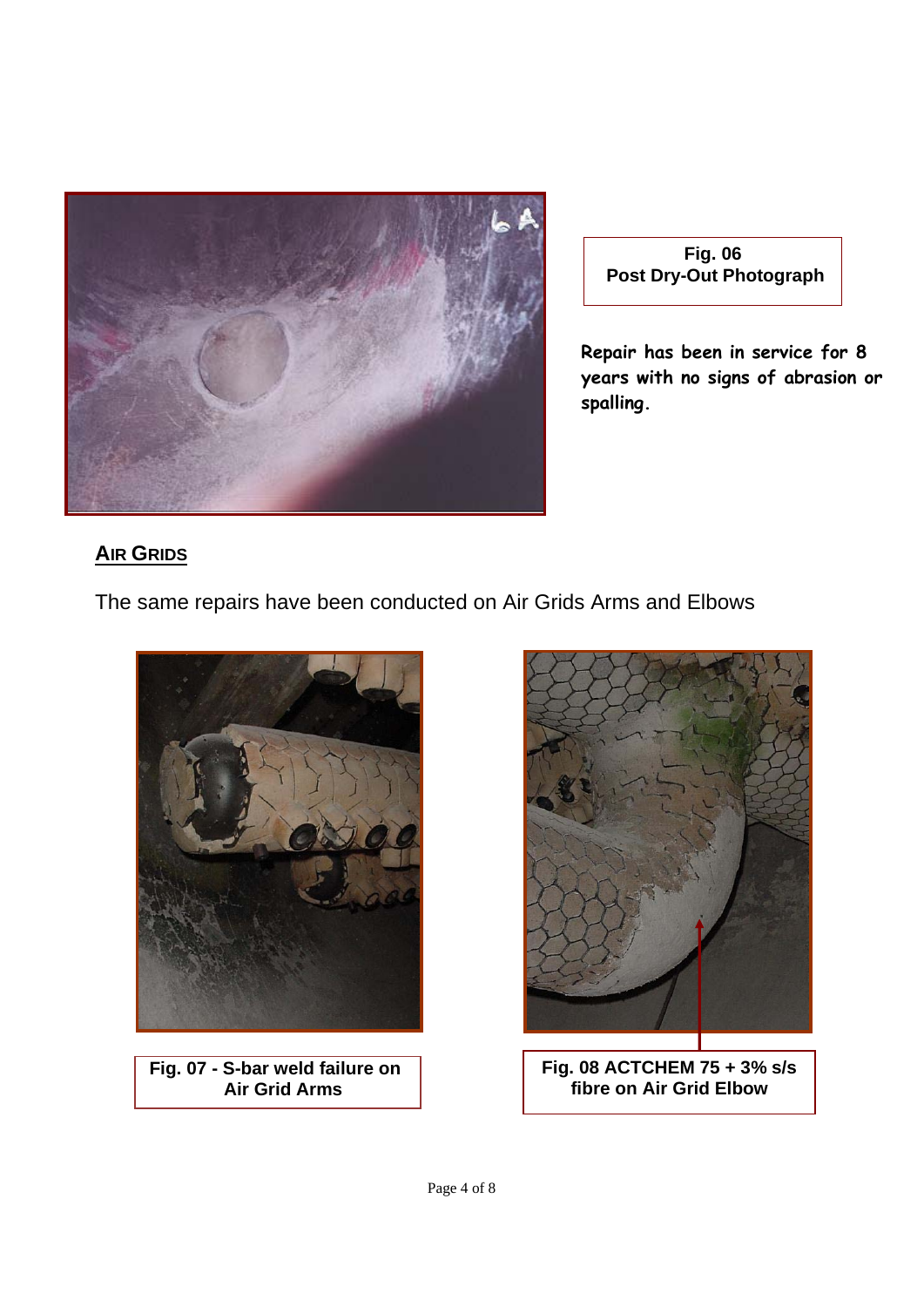

**Fig. 09** 

ACTCHEM 45 + 3% s/s fibre on Cat Cooler Air Grid. Single point anchors welded on ends as well as between existing s-bar anchors.

**Inspected after 8 years service:** No signs of abrasion, cracking or spalling. No repairs have been necessary.

### **REACTOR DIPLEGS**

Unplanned modifications to Reactor Trickle Valves resulted in repairs to the abrasion resistant refractory on the diplegs. Actchem 75 was hand packed with 3%, 310 s/s fibre on to single point, 25 mm, V anchors.



**Fig.10** 



**Fig. 11 Completed repair area** 

Page 5 of 8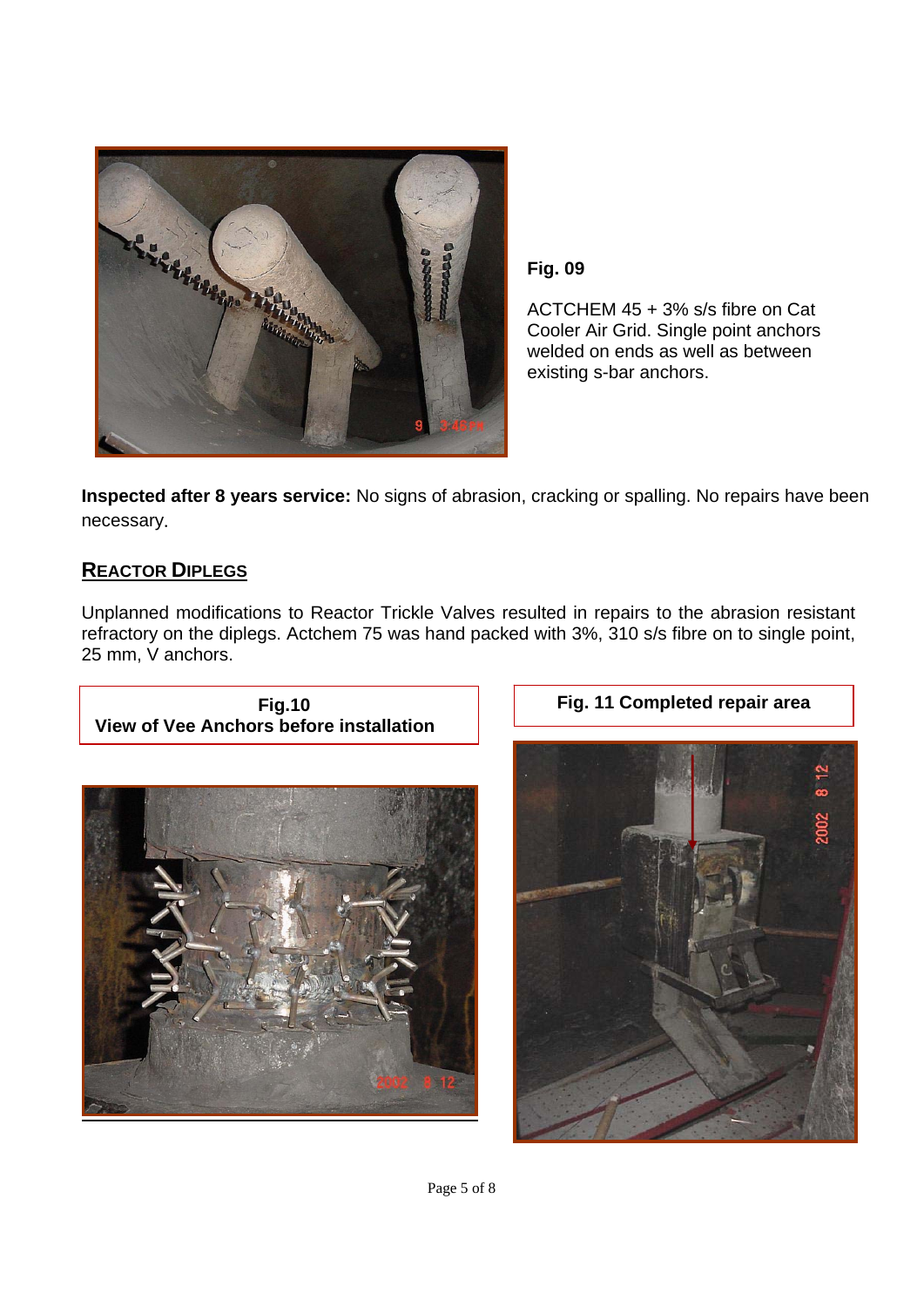

**Fig. 12**  Dip Leg repairs after being in service for 5 years. Sound lining, no cracking or spalling**.** 

### **RISER LIFT POT NOZZLES** (Modifications to an existing Riser Nozzle)

 Due to the small diameter and lack of S-bars, single point, 25mm, Vee anchors were hand welded before hand packing Actchem 75 with 3%, 310 s/s fibre.



**Fig. 13** – Nozzle with Vee Anchors **Fig. 14** - Complete with ACTCHEM 75



**REPAIR LASTED THE REQUIRE 4 YEAR CYCLE**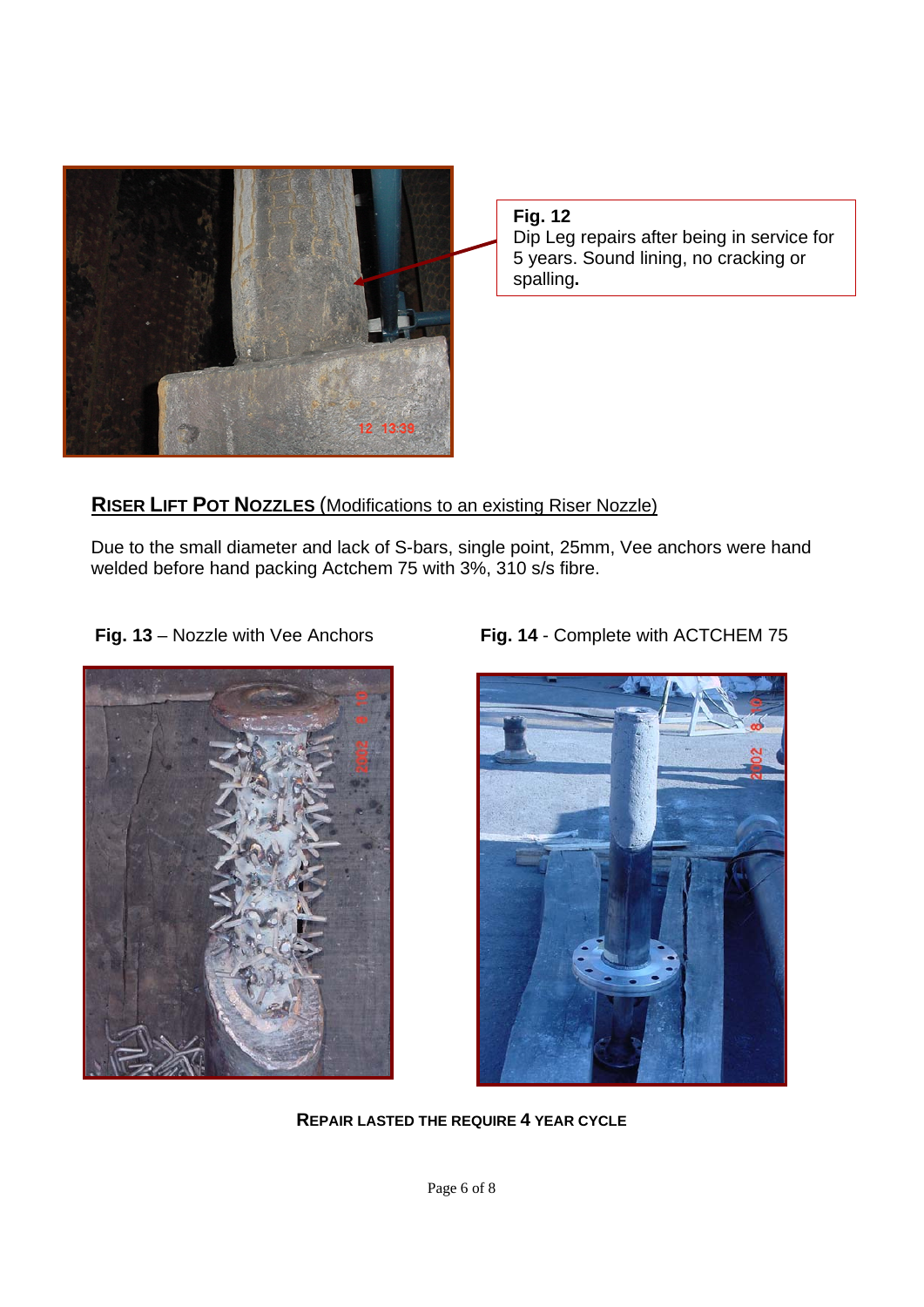## **REACTOR STRIPPER**

Modification to an Air Ring support.

The refractory was broken out around the support plate. New anchors 85mm, 310 s/s were welded in at approx.100mm centres. Two layers of 2mm ceramic paper were glued to the shell to help reduce heat loss as the ACTCHEM 75 had a slightly higher density than the existing vibrocast material. ACTCHEM was mixed with addition of 3% s/s fibre and hand packed around the support to 100mm thickness.

**Inspected after 5 years service:** No signs of abrasion, cracking or spalling. No repairs necessary.



**Fig. 14** – ACTCHEM (grey material) packed onto single point anchors